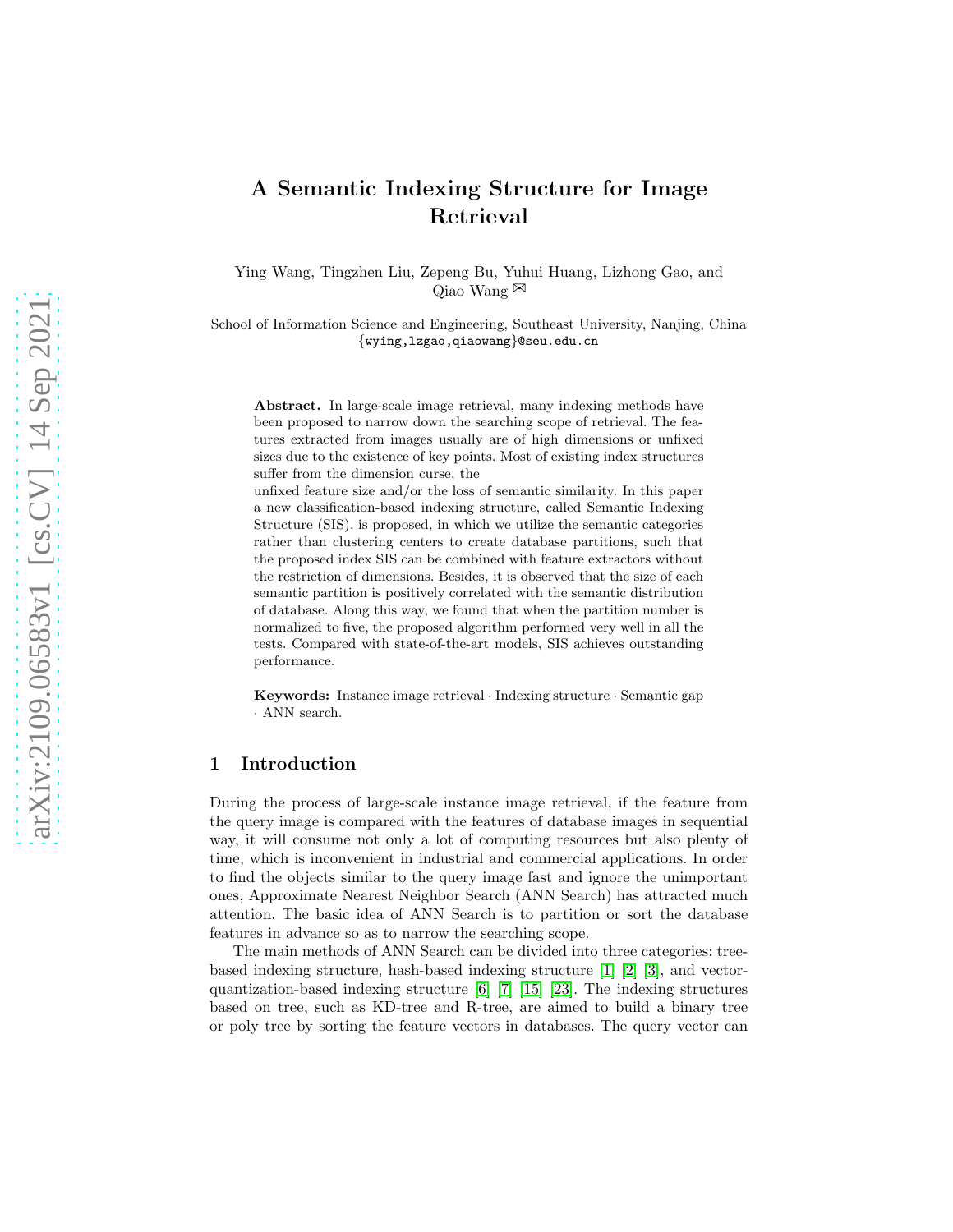#### 2 Y. Wang et al.

find the close leaf nodes fast by following the branches rather than traversing all leaf nodes. However, when data dimension is high (higher than 20 or so), no tree index structure can be significantly faster than a linear scan of the entire data set [8], which is one of typical examples of dimensionality curse. For image retrieval, the produced feature vectors usually have very high dimensions, which leads to the limitation of tree structure.

The indexing structures based on Hash, such as Simhash [\[1\]](#page-10-0) and Minhash [\[3\]](#page-10-1), are designed with the goal of compressing the objects into binary code, so that the dimensionality curse can be convinced and the Hamming distance can be used to measure the similarity between different samples. The classical Hash algorithms lost the distribution of the original objects, which inspired the creation of Locality Sensitive Hashing(LSH) [12]. However, LSH is not very suitable for image processing [13] since that the features are already approximation of images, if we further compress the features through Hash encoding to fit the indexing structure, it will cause a serious loss of both accuracy and semantic information. Besides, feature extractors based on key point detection don't have definite size [\[9\]](#page-11-3) [\[10\]](#page-11-4). The challenge about how to adapt the unfixed-size features to the Hash indexing structures still exists.

On the other hand, the indexing structures based on vector quantization, such as VLQ-ADC [\[15\]](#page-11-1) and Faiss [\[23\]](#page-11-2), use clustering or dimensionality reduction techniques to compress data and narrow searching range on vector scale. Compared with Hash encoding, vector operations can remain more information. Through the quantization, features based on key points which have uncertain size can be regularized into fixed-dimensional vector so as to be applied to tree indexing or Hash indexing. It should be stressed that the cluster centers are not the same as semantic classification. The cluster centers are too abstract and do not map to the specific meaning in the real world. As a result, the vectors compressed often lose semantic information and the index built from them will suffer serious decline on accuracy. Further more, because the vector quantization methods are totally abstract, it becomes extremely difficult to optimize the structure without semantic supervision.

Many image classification models [\[16\]](#page-11-5) [\[17\]](#page-11-6) [\[19\]](#page-11-7) can get the semantic class labels from a picture. So we thought of using semantic categories to replace cluster centers in index structure and propose a new indexing structure named Semantic indexing structure(SIS). As we all know, the top-5 accuracy of image classification under the ILSVRC2012 data set is over 90% with 1000 classes. So we propose the following two hypotheses. Firstly, at least one of the top-5 predictions of two similar images will be the same. As a result, if we throw the database images into semantic classes, We only need to select the five class partitions related to the query image as the searching scope, and lots of unimportant samples will be ignored. The minimal loss of ground-truth in our experiments proves this hypothesis. Secondly, even if the two close images do not belong to these 1000 classes semantically, there must be overlaps in the two groups of five partitions. Thus no matter what is the semantic class contribution of the data set, narrowing the search scope is effective. Oxford5k and Paris6k are two bench-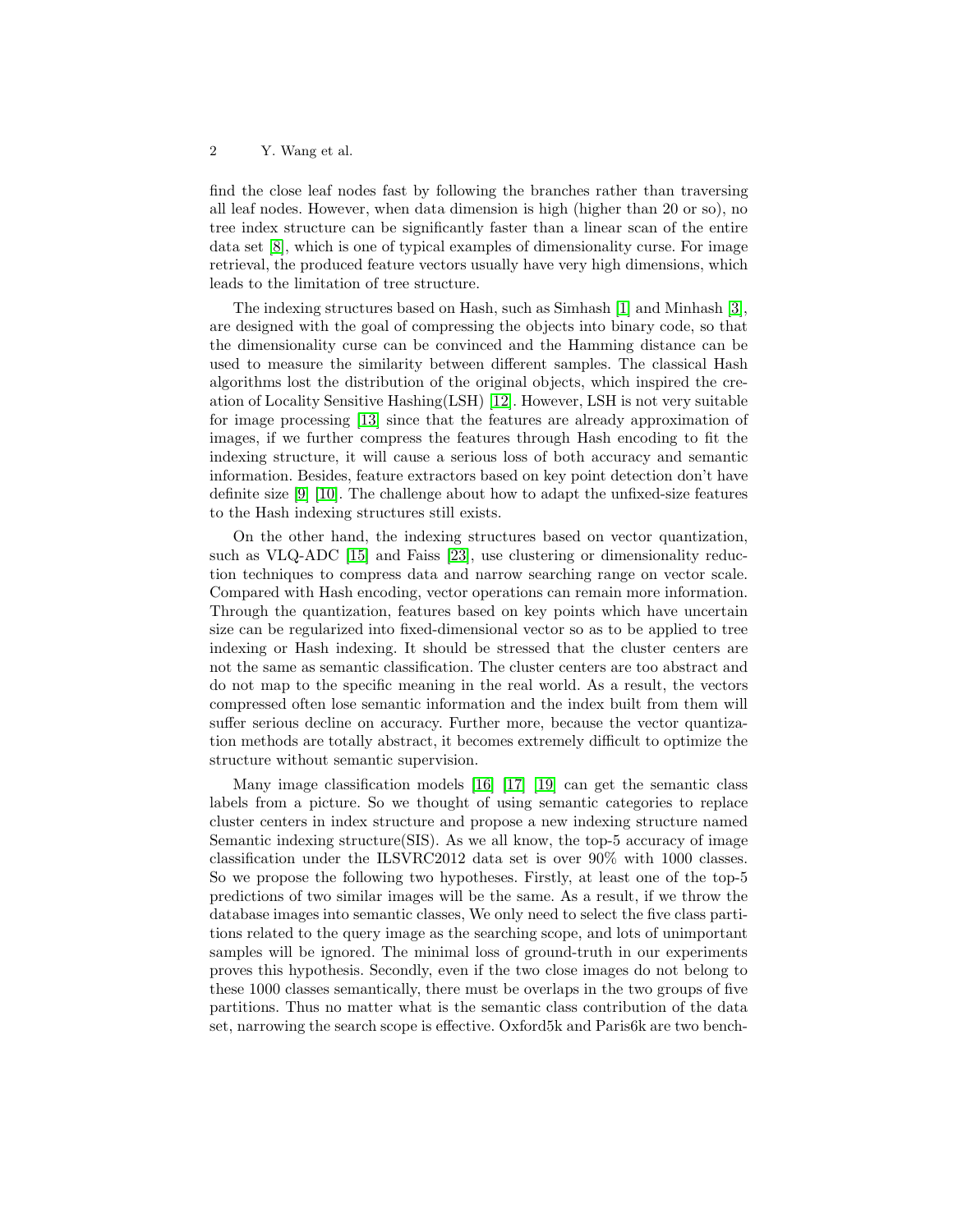

Fig. 1. We propose to use semantic classification instead of cluster centers to reduce the search range and proposed a new indexing structure named Semantic indexing structure(SIS). The system here is an example where  $\alpha = 5$  and  $\beta = 3$ .

mark data sets for image retrieval. There are lots of building images, which is different from ILSVRC2012 for image classification with wider categories. Our experiments show the partitions based on 1000 classes still work on the image retrieval benchmark data sets. All in all, the results of our experiments have confirmed that our two hypotheses are basically true. And SIS is designed based on these two hypotheses.

The contributions of this paper can be summarized as three aspects:

- (1) We analyze the shortcomings of current index construction methods, the dimensionality curse, the inapplicability of irregular features and the loss of semantic information. To solve these problems, we propose a new method to build index through semantic classes. For our approach, we put forward two hypotheses and use experiments to prove that they are basically true.
- (2) We propose a new classification-based indexing structure called Semantic indexing structure (SIS), which can significantly narrow the searching scope and speed up image retrieval. Any ANN Search model will bring accuracy loss, but the loss of SIS is acceptable and much better than the state-of-theart models.
- (3) SIS has good versatility. It can be combined with any feature extractor, no matter the fixed-size feature, such as R-MAC [\[11\]](#page-11-8), or the key-point-based feature, such as SIFT [\[9\]](#page-11-3) and DELF [\[10\]](#page-11-4). And our method can provide some inspiration on how to combine higher semantic features and lower number features.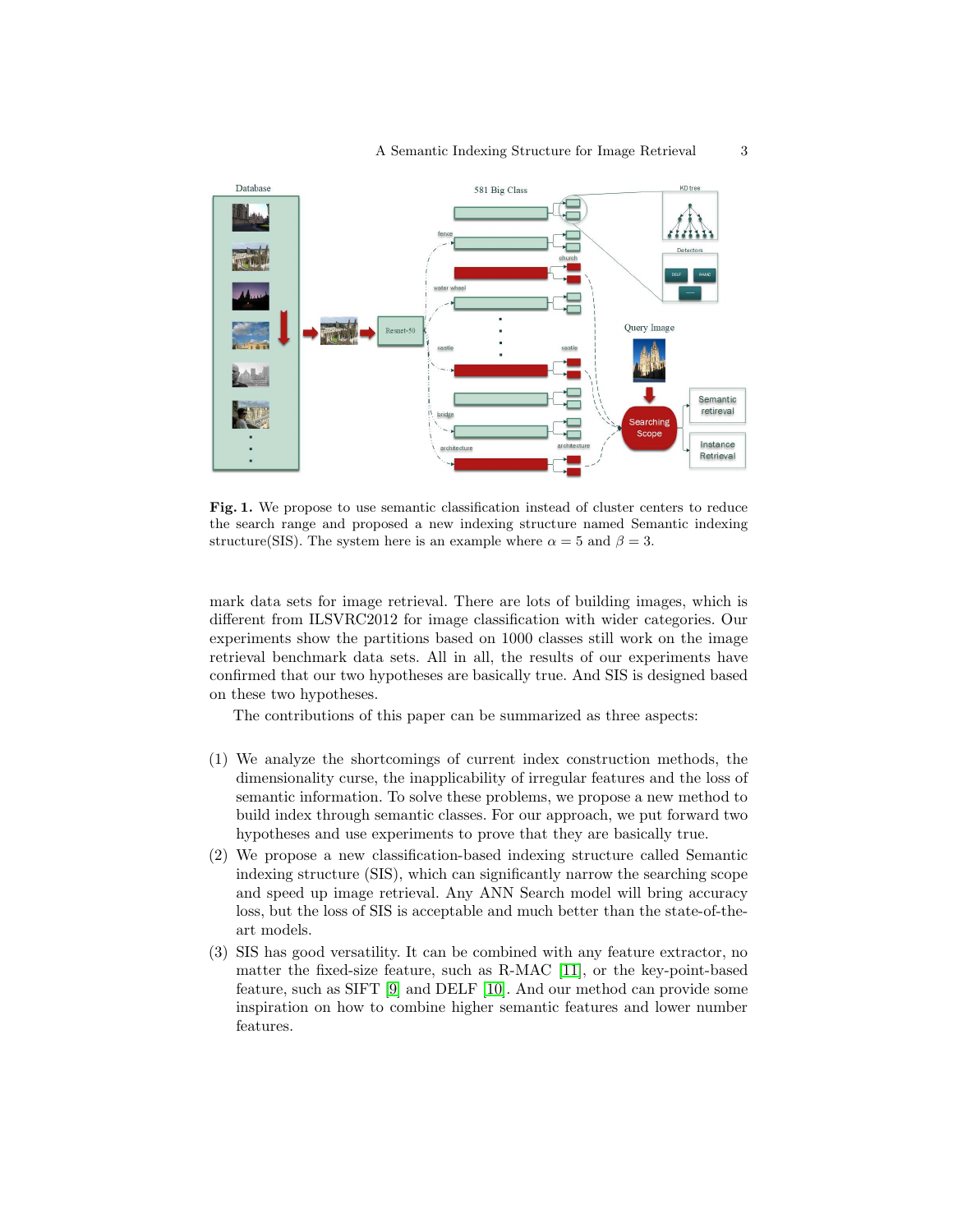#### 4 Y. Wang et al.

# 2 Related Work

Image Classification Plenty of models based on CNN [\[16\]](#page-11-5) [\[17\]](#page-11-6) [\[19\]](#page-11-7) show excellent performance for Image Classification since ILSVRC competition started in 2010. These models are mostly trained and tested on ILSVRC2012 data set .They can output the confidence vector of the image under 1000 class labels. Take the Resnet-50 [\[19\]](#page-11-7) as an example. The Top-1 accuracy is up to 79.26% and the Top-5 accuracy is up to 94.75%. We find that even if there is only one benchmark ground-truth, the other classes annotated as negative in top-5 usually also have semantic relationship with the predicted image. Therefore, we propose the method building multiple subspaces in the indexing structure based on the classes and record each image from databases to five subspaces of the index which are semantically related to the image content. During the stage of retrieval ,we choose the five subspaces related to the query image as the searching scope, which is undoubtedly smaller than the scope through a linear scan.

Image Feature Extraction Most of early feature extraction algorithms are mainly based on key point detection, such as SIFT [\[9\]](#page-11-3) and ORB [\[20\]](#page-11-9). These algorithms use key points to locate the corners in the image and use descriptors to record the gradient details around the key points. The feature extracted by these methods pays too much attention on the detail texture information and loses the higher global contour information or semantic information. Further more, the size of feature vectors is unfixed as a result of the uncertain amount of the key points. This is unfriendly for the existing index structure. But our SIS index do not have this limitation. Any feature extractor can be applied in this structure and greatly accelerated. In recent years, CNN models [\[16\]](#page-11-5) [\[17\]](#page-11-6) [\[19\]](#page-11-7) have made great progress in semantic information extraction, but the detail texture information are lost. Therefore, how to combine the higher semantic feature with the lower texture information becomes a challenge. The algorithms R-MAC [\[11\]](#page-11-8) and DELF [\[10\]](#page-11-4) based on this idea perform very well in the application of image retrieval. Due to their calculations are too complicated, the efficiency is too low to apply them to the realistic retrieval. On the contrary, our index structure SIS will help a lot to alleviate this problem.

# 3 Proposed Method

## 3.1 Pre-processing of classification labels

The images are generally predicted under 1000 categories during classification. We find some of the categories is the subset of another major category. Expert experience is needed to distinguish them. For example, ordinary people cannot separate Indian elephants from Asian elephants. So we merge the 1000 categories into 581 major categories which are more common in daily life. In our scheme, we classify them into 581 Big Class. The partition of the data set and the construction of the index are both based on these 581 semantic tags.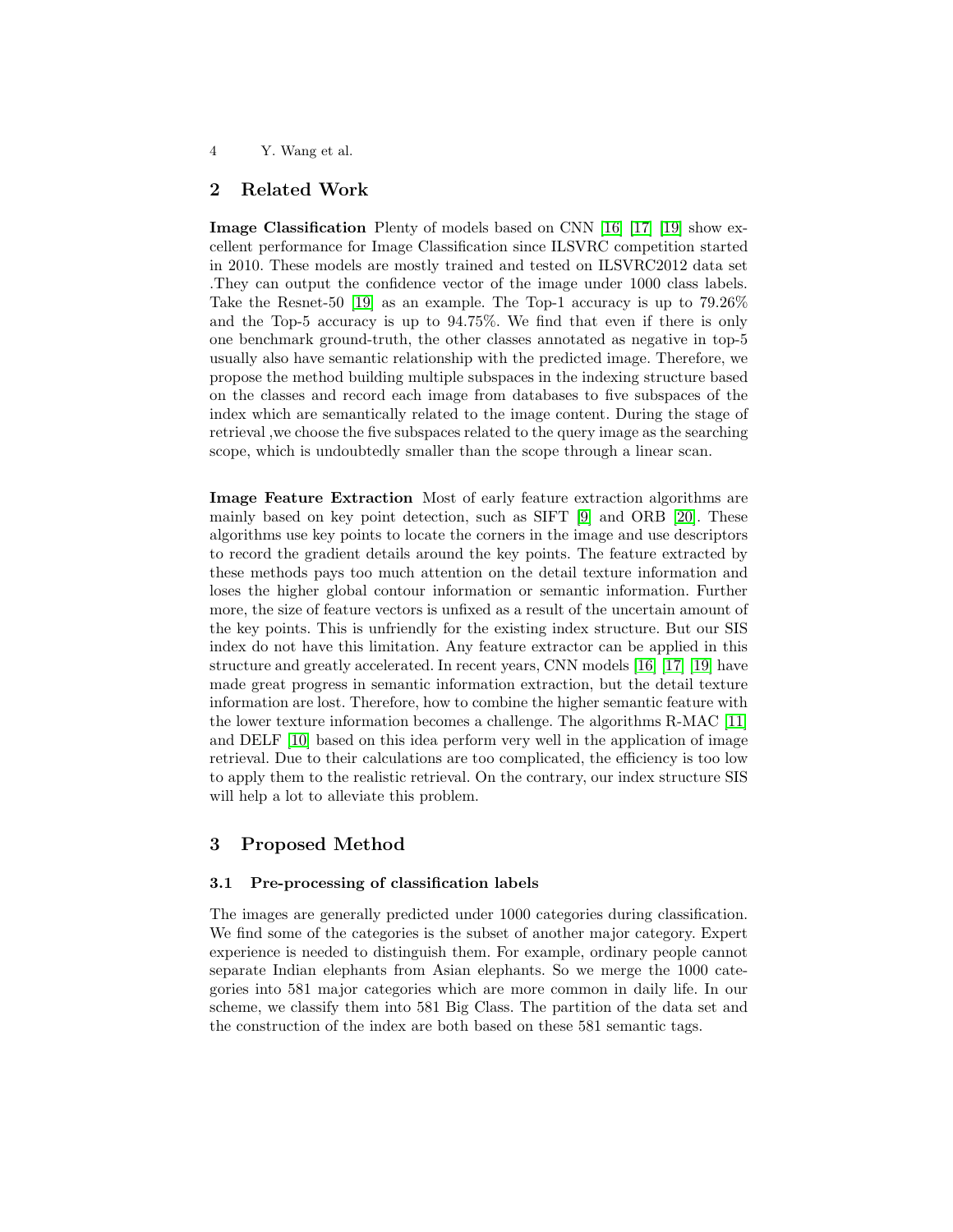

<span id="page-4-0"></span>Fig. 2. The semantic distribution of data sets under 581 Big Classes. Each data set has its own focus. For example, the ILSVRC2012 data set has more animal pictures, while the distributions of Oxford5K and Paris6K are similar containing much more buildings.

### 3.2 Building the Index Structure of Database

We use Resnet-50 models to predict each image's probability under the 1000 labels in the database. The probabilities under the 581 Big Class is gotten by adding. The calculation is written as:

$$
P_i^b = \sum_{j=1}^{N_i^c} P_j^c \tag{1}
$$

Where  $P_i^b$  represents the probability of the event that the predicted image belongs to the Big Class *i*.  $N_i^c$  means the number of the children categories under the Big Class *i*.  $P_j^c$  is the predicted value of the children class *j* under the Big Class i.

For the images in the database, we can get the top  $\alpha$  Big Class labels and the corresponding confidence.  $\alpha$  presents the number of partitions one image will be recorded in the index structure. It usually equals 5 because the Top-5 accuracy of Resnet-50 is up to 94.75%, which may also be 3 or 10 etc. For the query image, we can get the top  $\beta$  Big Class labels and the relevant probability.  $\beta$  presents the number of partitions we search. It also equals 5 in the common situation, which can be changed to 3 or 10 etc. The images in the database are recorded in SIS for α times and the total number of the nodes is  $\alpha \cdot N_d$ . The β searching partitions are picked up from the total 581 blocks. These blocks overlap each other. So the  $\beta$  blocks have repeated elements. These elements need to be removed during the process of retrieval to avoid the waste of time. The searching scope is the union of five blocks. If the amounts of images belong to each partition are almost the same, the expectation of the searching scope size is as blow:

$$
E_s = \frac{\beta}{N_p} \cdot N_d \cdot \alpha - N_{repeat} = \frac{\beta}{N_p} \cdot N_d \tag{2}
$$

where  $E_s$  is the expectation of the amount of images searched, which is smaller than the size of the database  $N_d$  so as to speed up the retrieval.  $N_p$  is the number of the blocks the index structure have. In SIS,  $N_p$  equals 581.  $N_{repeat}$  is the number of the repeated elements in the searching scope. But the situation that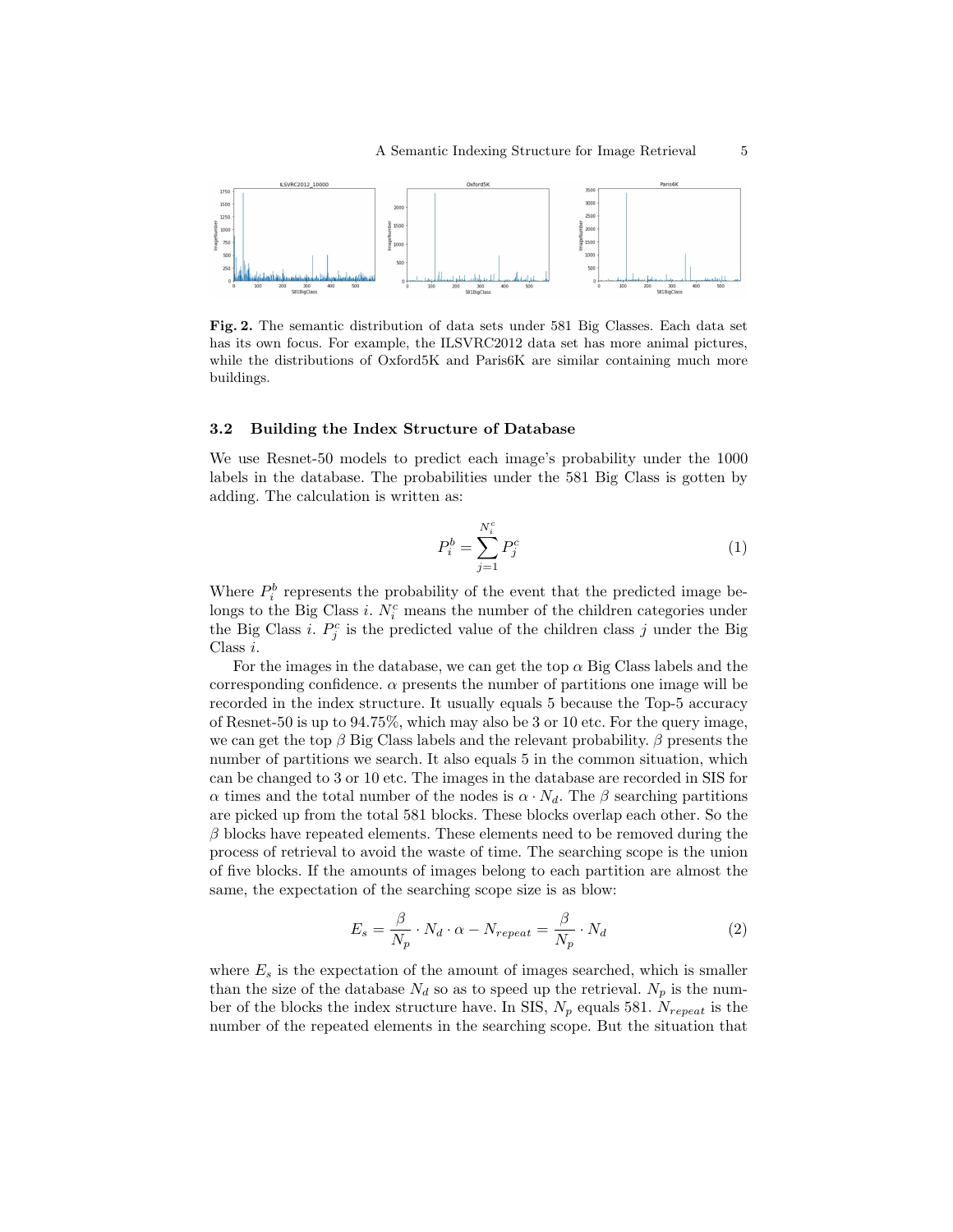Real Searching Scope



Fig. 3. The searching scope is the union of  $\beta$  blocks. These blocks overlap each other. So the  $\beta$  blocks have repeated elements. These elements need to be removed out during the process of retrieval to avoid the waste of time.

images distribute evenly under 581 Big Class is too ideal. The actual situation is that the image distribution of each data set has its own focus. For example, the ILSVRC2012 data set have more animal pictures, while the Oxford5K and Paris6K are similar containing much more buildings. (Database semantic distribution see Fig. [2\)](#page-4-0). As a result, the real searching scope size is usually bigger than  $E_s$ . We can use the ratio  $R_{scope}$  between  $S_{real}$  and  $N_d$  to evaluate the acceleration effect of the index structure. At last, we may write the above measurements as follows,

$$
S_{real} = \#(\cup_{i=1}^{\beta} Block_i),\tag{3}
$$

$$
E_s < S_{real} < N_d,\tag{4}
$$

$$
R_{scope} = \frac{S_{real}}{N_d}.\tag{5}
$$

#### 3.3 Semantic Retrieval

At present stage, the image retrieval can be performed under the narrowed scope, since that the searching range is narrowed down through the classification-based index. Here, we build KD tree under each semantic block by using the images' confidence of belonging to the current session. Thus we can quickly find out the sample with the highest confidence under the partition generated by the KD tree. For the query image, we can provide  $\beta$  images which are semantically related to the query one in this method.

As illustrated in Fig. [4,](#page-6-0) the result of Semantic Retrieval is conducive to the understanding and association of images.

#### 3.4 Instance Retrieval

Semantic Retrieval can provide semantic information to imitate human associations and inferences. But the level of the semantic information is too high. The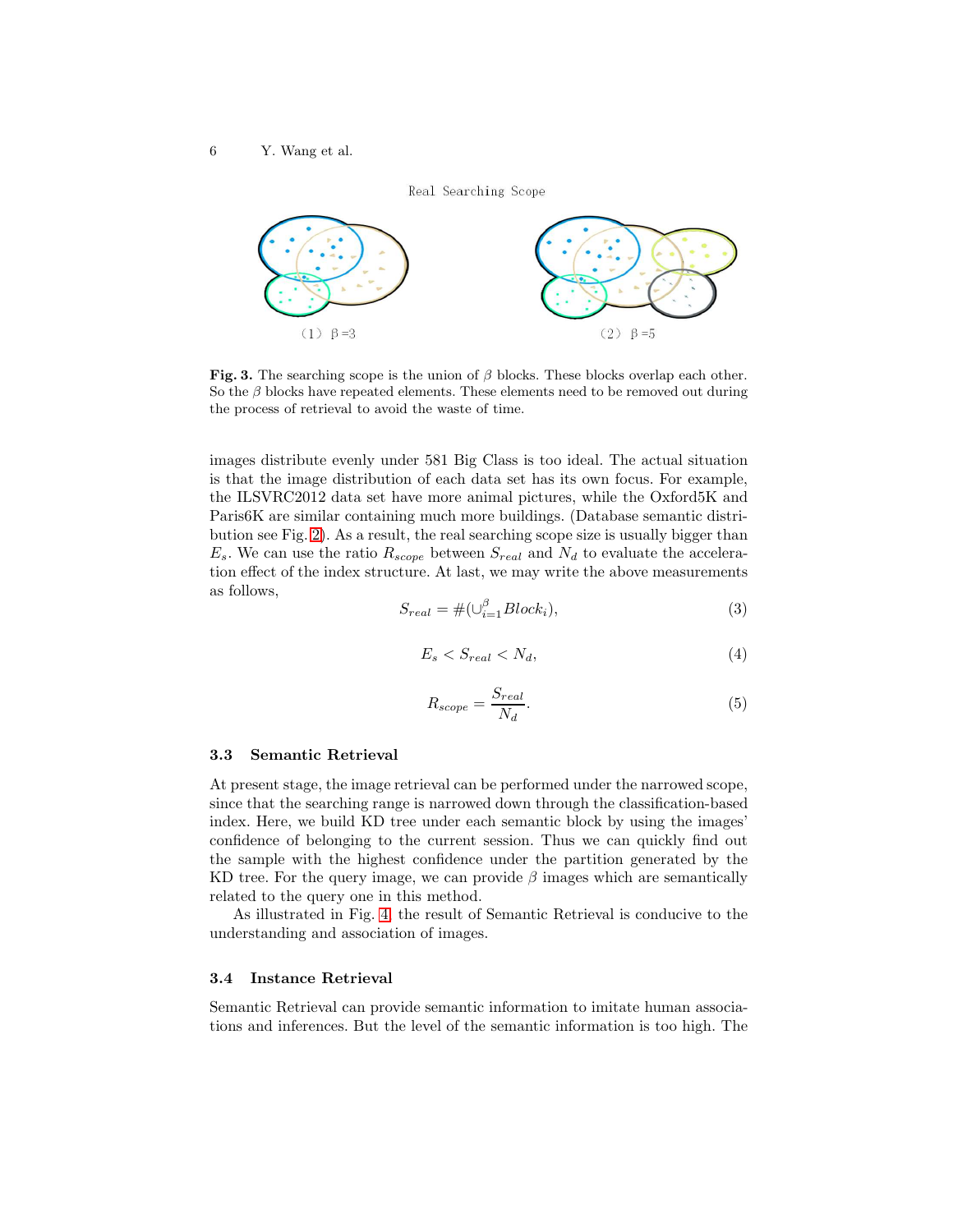

Fig. 4. Semantic Retrieval can display semantic information to imitate human associations and inferences. But the level of the semantic information is too high. The output images of the semantic retrieval are similar semantically to query image but not similar in details.

<span id="page-6-0"></span>output images of the semantic retrieval are similar semantically to query image but not similar in details. So we propose that the semantic partition should be combined with the feature extractors which can describe the texture details. We call the feature extraction algorithms as detectors. Because our index structure SIS has no limitation on the feature vectors' shape, any excellent detectors can be applied in SIS to obtain an increase in computational efficiency. Our structure can speed up the detectors significantly compared with linear scanning, while the accuracy will decline slightly at the same time.

In instance image retrieval, the images in database are sorted by distance or similarity. The front images get higher scores if the images are ranked by similarity, while the front images get lower scores if the images are ranked by distance. The  $\beta$  blocks selected as search scope also have their own confidence converted from the query image. We find some of the images from unimportant partitions will appear in the leading part of the retrieval list. So we use the probability information to adjust the score in order to alleviate the problem of decreased accuracy. However, the experimental results show this method is not acceptable. We think the cause of the problem lies in the operation of ignoring repeated elements and the appropriate adjustment on the score. We still illustrate it here in this work.

In what follows we denote  $S_C = S \times C$ , if  $Score = Similarity$  but  $S_C =$  $S/C$ , if  $Score = Distance$ , where S is the score used to sort the images, C the confidence of the current block, and  $S_C$  the adjusted score by the confidence value.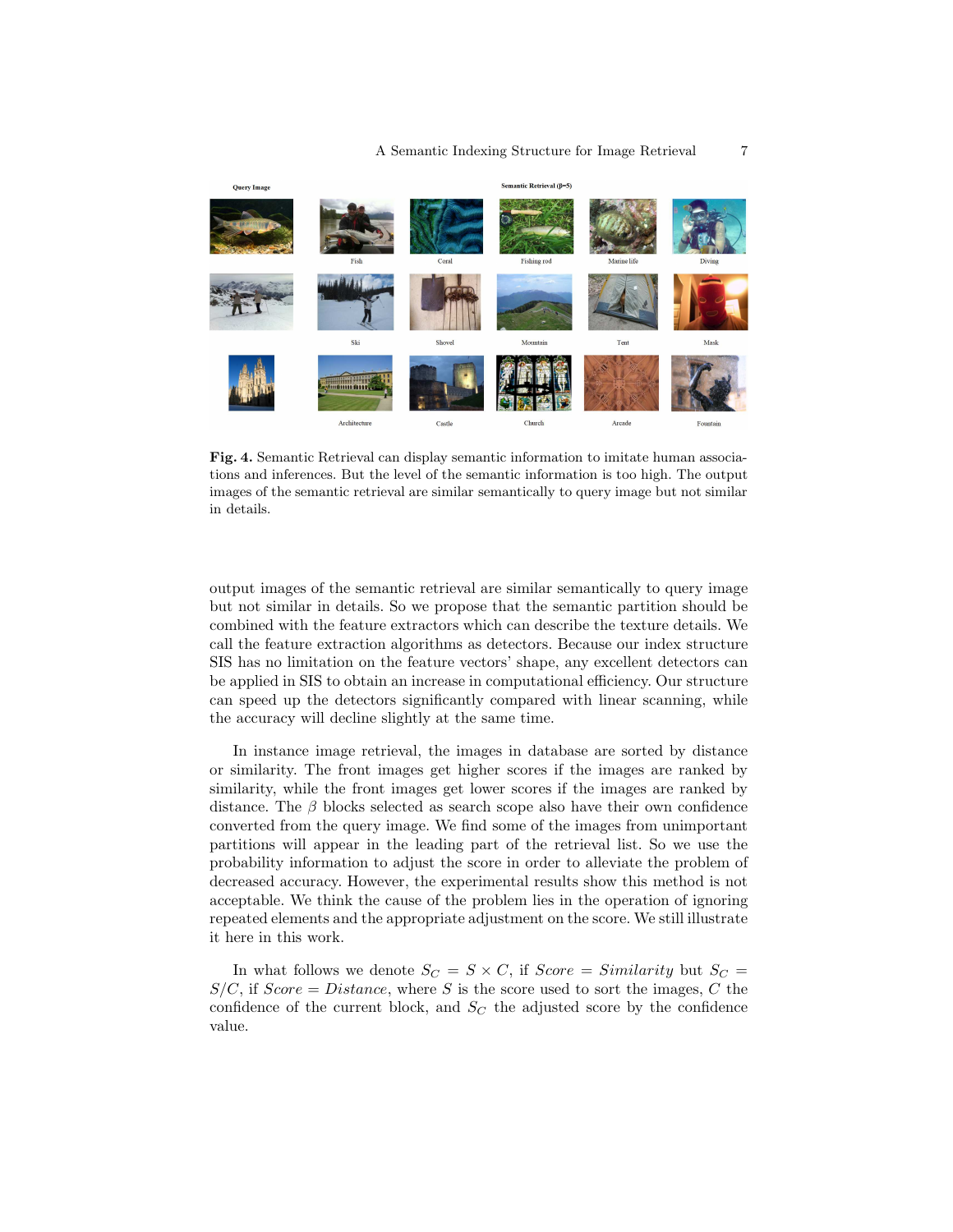

Fig. 5. The retrieval outputs from linear scanning, SIS and SIS with Confidence are shown here. The Data set is Oxford5K, and  $\alpha = 5, \beta = 5$ 

# 4 Experiments

#### 4.1 Evaluation

We use mAP and Recall to evaluate the accuracy of instance image retrieval. The real searching scope can reflect the acceleration efficiency of the index structures. So we set  $Ratio_{scopt}$  to stands for the mean real searching scope ratios,  $Ratio_{time}$ the mean ratio of the query time in index and the time in linear scanning. The evaluation systems are list as below,

$$
precision_k^j = \frac{\sum_{i=1}^k R_e^j(i)}{k},\tag{6}
$$

$$
AP_j = \frac{1}{N_{gt}^j} \sum_{k=1}^{N_{rs}^j} precision_k^j,
$$
\n<sup>(7)</sup>

$$
mAP = \frac{1}{N_t} \sum_{j=1}^{N_t} AP_j,
$$
\n(8)

where  $R_e^j(i)$  means the ground truth relevance between the j-th query image in the test set and the i-th ranked image in the result list. For the range of  $R_e^j(i) \in [0,1], 0$  is irrelevant, and 1 highly related.  $N_t$  is the size of the test set, and  $N_{gt}^{j}$  the amount of the ground truths of j-th query image. Finally,  $N_{rs}^{j}$  is the real size of the searching scope of j-th query image in the test set, and  $mAP$ the mean value of all query image's  $APs$ . We denote

$$
Recall = \frac{1}{N_t} \sum_{j=1}^{N_t} \frac{N_{rc}^j}{N_{gt}^j},\tag{9}
$$

where Recall can reflect the current index structure's ground truth loss rate so as to evaluate the rationality of the narrowed scope,  $N_{rc}^j$  the amount of the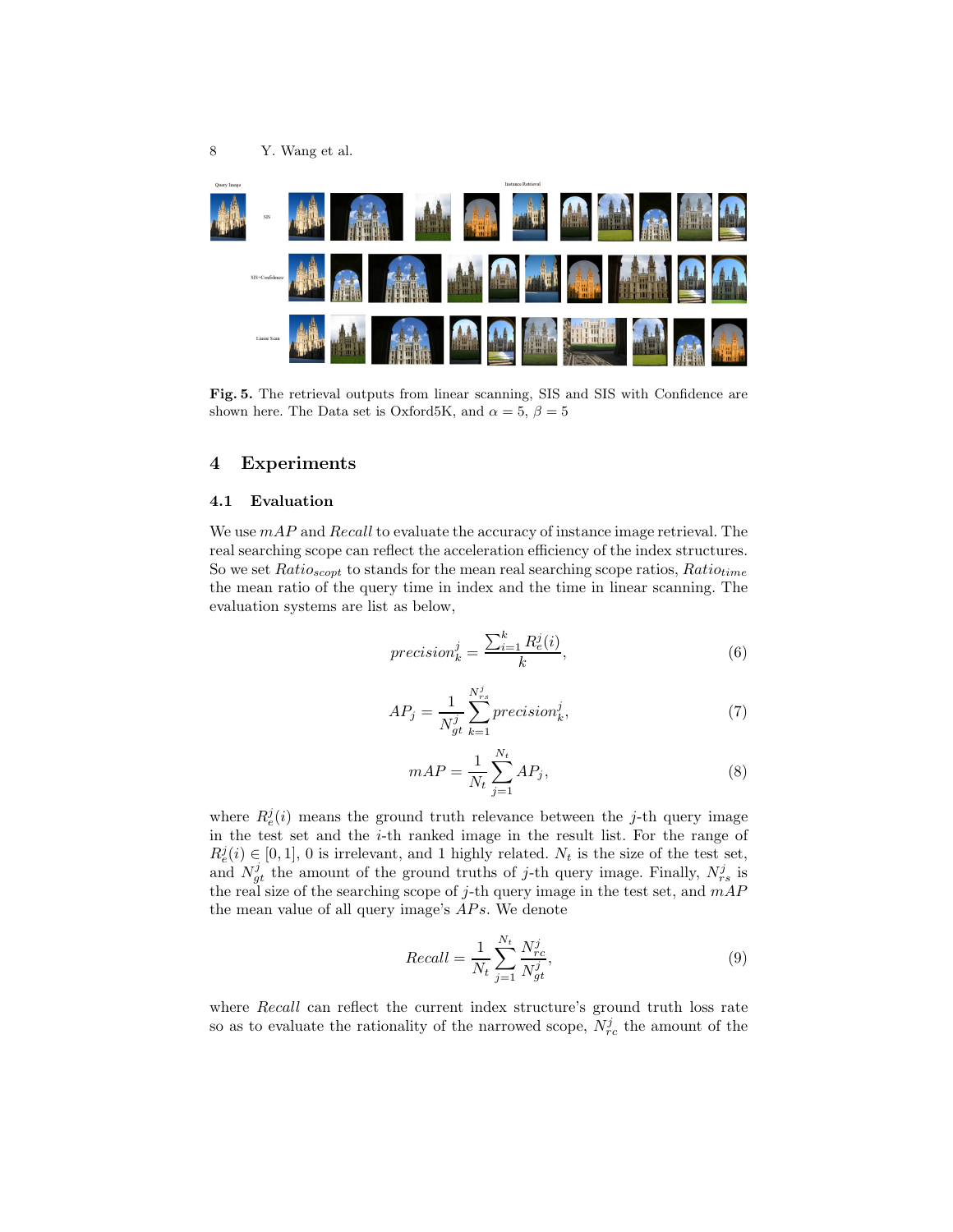recalled ground truths when we search the j-th query image in the test set. Then we define

$$
Ratio_{scopt} = \frac{1}{N_t} \sum_{j=1}^{N_t} \frac{S_{real}^j}{N_d},
$$
\n(10)

in which  $Ratio_{scopt}$  means the scope narrowing rate of the index structure,  $S_{real}^j$ the size of the real searching scope when we search the  $j$ -th query image, and  $N_d$  the size of the database. We define

$$
Ratio_{time} = \frac{1}{N_t} \sum_{j=1}^{N_t} \frac{t_{idx}^j}{t_{whl}^j},\tag{11}
$$

where  $Ratio_{time}$  measures the mean ratio between the query time with index structure and the query time in sequential way,  $t_{idx}^j$  the query time with index structure when we search the *j*-th query image,  $t_{whl}^j$  the query time in sequential way when we search the  $j$ -th query image.

#### 4.2 Dynamic Query Expansion of SIS

As mentioned above, two parameters  $\alpha$  and  $\beta$  can be conditioned to adjust the searching scope of the image retrieval. We call  $\alpha$  the Database Expansion Factor (DEF), and  $\beta$  the Query Expansion Factor (QEF), respectively. The higher DEF or QEF corresponds to the bigger searching scope. For the trade-off between accuracy and acceleration efficiency, we point that the dynamic balance between accuracy and speed can be obtained by suitable setting parameters (See Fig. [6\)](#page-8-0). We choose  $\alpha = 5$  and  $\beta = 5$  to carry out follow-up experiments.



<span id="page-8-0"></span>Fig. 6. The higher DEF  $\alpha$  or QEF  $\beta$  is , the searching scope is bigger. Accompanying this expansion is the increase in accuracy and the decrease in acceleration efficiency.

It should be noticed is that SIS can automatically adjust searching scope according to DEF and QEF. The adjustment is driven by the data in databases and query image, which is an advantage of SIS, while the search ratio of other index has to be set artificially relying on subjective experience.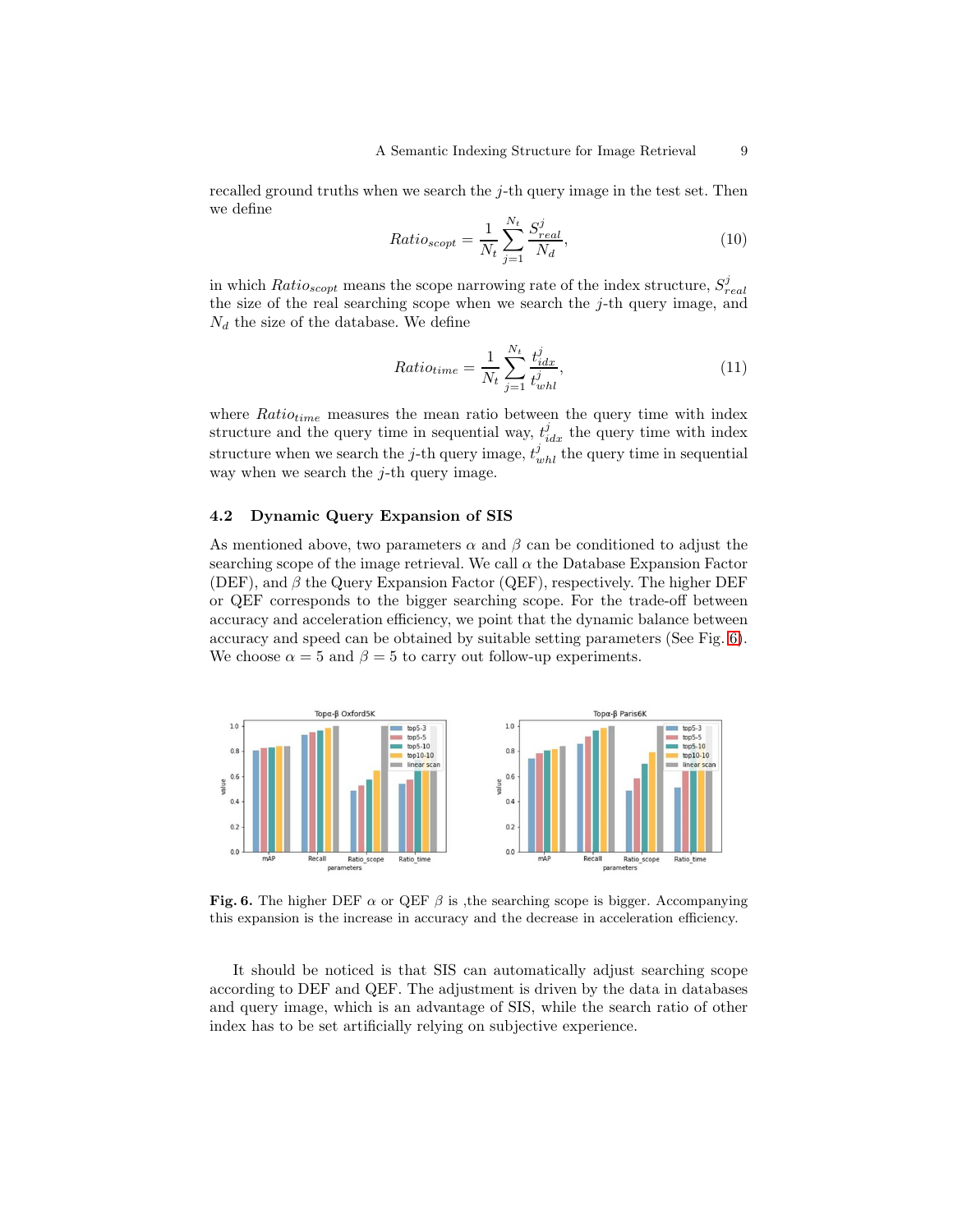10 Y. Wang et al.

#### 4.3 Comparison with State-of-Art Methods

The  $mAP$  of DELF [\[10\]](#page-11-4) is up to 0.848 on Oxford5K. Thus, we begin with DELF as the detector of SIS with  $\alpha = 5$  and  $\beta = 5$ . Here the searching scope is narrowed to 52.5%, and the speed will be nearly doubled. Under this index scheme, the accuracy decline will inevitably occur from 0.848 to 0.826. If we expand the scope by setting  $\alpha$  as 10 and  $\beta$  as 10, the mAP value will raise to 0.841, while the scope expanded to 64.8%(See Fig. [6\)](#page-8-0).

 $\text{Index}$  Detectors  $\begin{array}{c|c}\n\text{Interested} & \text{MAP} & \text{Recall} \\
\text{Rateed} & \text{Rato} & \text{Rato} \\
\text{Dotectors} & \text{Dote } & \text{Dote } & \text{Dote } & \text{Dote } & \text{Dote } & \text{Dote } & \text{Dote } & \text{Dote } & \text{Dote } & \text{Dote } & \text{Dote } & \text{Dote } & \text{Dote } & \text{Dote } & \text{Dote }$ Linear Scan  $DELF+Voc$  Tree [\[18\]](#page-11-10)  $\vert$ -  $\vert$ -  $\vert$ 0.561 Faiss-IVFPQ [\[23\]](#page-11-2)  $\qquad$  DELF+Voc Tree [\[18\]](#page-11-10) 100 10 0.554 0.805 0.126 0.368 Faiss-IVFFLAT [\[23\]](#page-11-2) DELF+Voc Tree [\[18\]](#page-11-10) 100 | 10 | 0.556 | 0.737 | 0.089 | 0.368 Faiss-IVFPQ [\[23\]](#page-11-2) DELF+Voc Tree [\[18\]](#page-11-10) 100 [52 0.529 0.997 0.645 0.333 Faiss-IVFFLAT [\[23\]](#page-11-2) DELF+Voc Tree [\[18\]](#page-11-10) 100 52  $0.596$   $0.983$   $0.476$  0.325 SIS+Confidence DELF+Voc Tree [\[18\]](#page-11-10) 581 5 0.524 0.953 0.525 0.441 SIS DELF+Voc Tree [\[18\]](#page-11-10) 581 5 0.582 0.953 0.525 0.451 Linear Scan R-MAC [\[11\]](#page-11-8)  $\vert$ -  $\vert$ -  $\vert$ -  $\vert$ -  $\vert$ 0.551  $\vert$ 1 1 1 Faiss-IVFPQ [\[23\]](#page-11-2) R-MAC [\[11\]](#page-11-8)  $\qquad$  100 [52 0.436 0.990 0.595 0.052 Faiss-IVFFLAT [\[23\]](#page-11-2) R-MAC [\[11\]](#page-11-8)  $\qquad$  100 52 0.551 0.990 0.595 0.053 SIS+Confidence R-MAC [\[11\]](#page-11-8) 581 5 0.516 0.953 0.525 0.268 SIS R-MAC [\[11\]](#page-11-8) 581 5 0.546 0.953 0.525 0.397 Linear Scan BoDVW [\[21\]](#page-11-11)  $\vert$ -  $\vert$ - 0.776  $\vert$ 1 1 1 Linear Scan  $|{\text{ILRGAN}}|22|$  - - 0.793 1 1 1 Linear Scan DELF [\[10\]](#page-11-4)  $\vert$ - - 0.848 Faiss DELF [\[10\]](#page-11-4)  $\vert$ -  $\vert$ - unable unable unable unable SIS+Confidence DELF [\[10\]](#page-11-4) 581 5 0.799 0.953 0.525 0.586 SIS DELF [\[10\]](#page-11-4) 581 5 0.826 0.953 0.525 0.574

**Table 1.** Comparison with State-of-Art Methods when  $\alpha = 5$  and  $\beta = 5$  in Oxford5K

When we apply DELF to Faiss [\[23\]](#page-11-2) for performance comparisons, a problem arises. Only features with fixed size can be applied to Faiss. The DELF feature vector's size relies on the number of key points. So we choose Vocabulary tree [\[18\]](#page-11-10) to perform vector quantization on DELF. The feature size becomes 341. We padded zeros at the end of the vector to expand the size to 512 so as to fit Faiss. The Ransac similarity evaluation DELF provided can't fit Faiss, either. So the  $L_2$  distance relpaces it, while only  $L_2$  distance and cosine similarity can be applied in Faiss. If we set the total amount of the blocks to 100 and the number of the searched blocks to 10 as the official demo did, a heavy loss of Recall will happen. Only 80.5% and 73.7% of the ground truths are remained in Faiss-IVFFLAT and Faiss-IVFPQ. We inferred from the  $Ratio_{scope}$  0.525 of SIS with  $\alpha = 5$  and  $\beta = 5$  that the selected block number  $b_{selected}$  should better be 52. The results confirm the performance. The accuracy of IVFPQ is lower than SIS and that of IVFFLAT is higher than SIS. 58.2% and 59.6% are very close and both far lower than the accuracy in SIS with DELF as a result of vector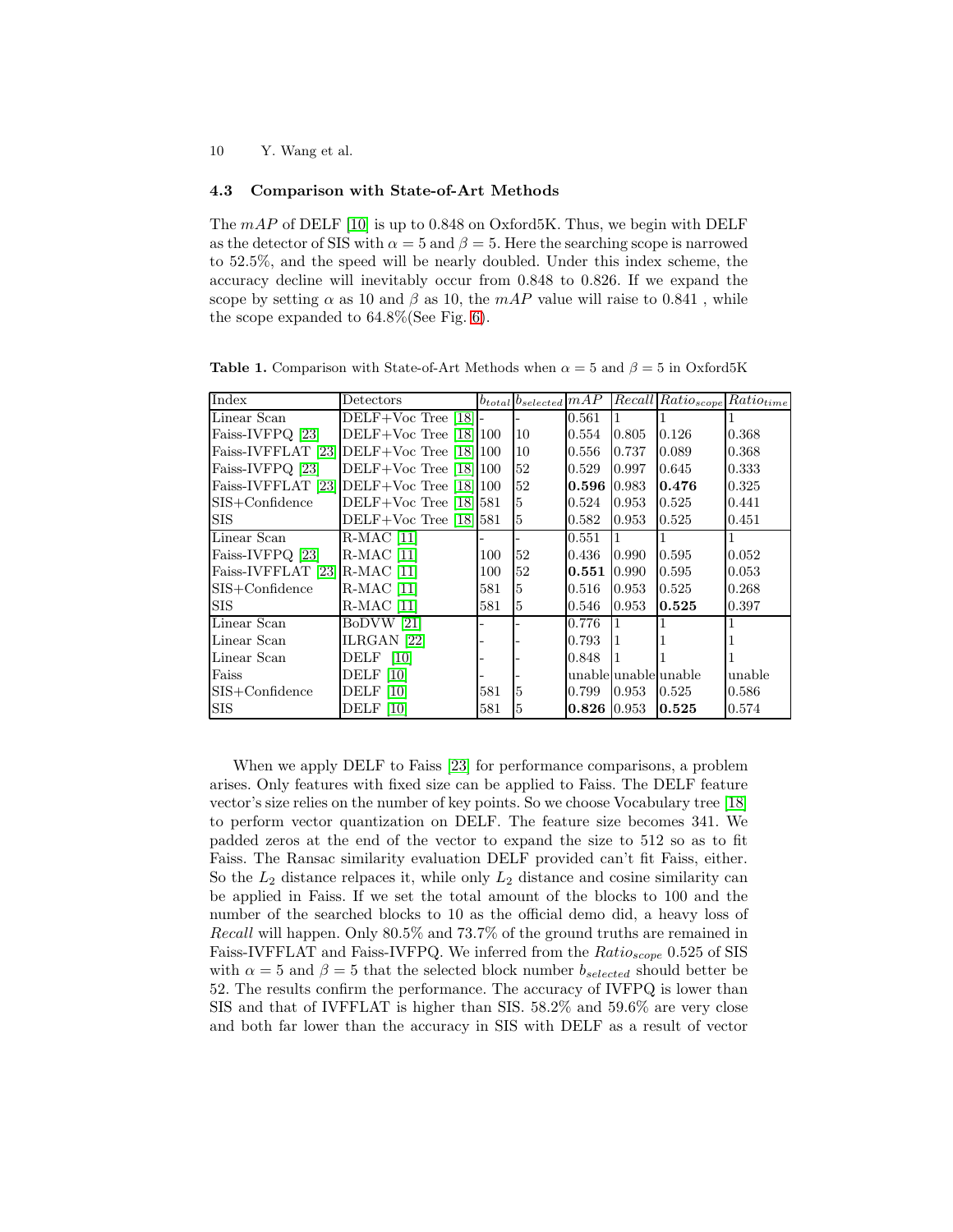quantization shortcomings. The closeness proves that the narrowed scope of SIS is close to the ranked partitions divided by clustering in abstract vector space, thus our index structure is reasonable. And there is still some optimizing space for each semantic block in SIS.

One thing should be noticed is that  $b_{selected}$  in SIS can always be 5 no matter what is the dataset semantic distribution, but the number 52 in Faiss have to be changed if the dataset or the query image changes. Because the samples distribute evenly across all partitions in traditional indexes. There is no way to find the best  $b_{selected}$  without the help of SIS in the real application activities. We call that the adaptability driven by data of SIS. This is the advantage of our structure. R-MAC feature has the fixed dimension of 512, and can be compared by cosine similarity. The experiment on R-MAC get similar results to DELF+Vocabulary Tree, so we don't analyze them here.

All in all, SIS has three advantages. First, any feature detector and distance function can fit SIS. Second,  $b_{selected}$  can remain 5 or 10 in SIS, which can adapt the distribution of database by itself. Third, user can choose between the accuracy and the scope narrowing rate by  $\alpha$  and  $\beta$ . In theory,  $Ratio_{scope}$ will be smaller if the distribution of database on semantic classes is wider and evener. Large-scale experiments will be carried out in future work. The result of Recall and mAP proves that the hypotheses mentioned in Introduction part are reasonable.

## 5 Conclusions

In this paper, we propose an index structure named SIS. The SIS provide a new way to combine high-level semantic information and low-level texture information. SIS solves some problems other ANN searching methods bring, which result from the dimension limitation of other Index. SIS have excellent adaptability and versatility, which can be combined with any feature extractors and can adjust the searching scope by itself according to the distribution of image databases. The retrieval speed of SIS almost doubles, with only slightly decrease of accuracy. Further more, the decreased accuracy is still competitive compared with state-of-the-art methods.

# References

- <span id="page-10-0"></span>1. Sadowski C, Levin G. : Simhash: Hash-based similarity detection. In: Technical report, Google (2007).
- 2. Norouzi M, Punjani A, Fleet D J. : Fast search in hamming space with multi-index hashing. In: 2012 IEEE conference on computer vision and pattern recognition, pp. 3108-3115 (2012).
- <span id="page-10-1"></span>3. Ondov B D, Treangen T J, Melsted P, et al. : Mash: fast genome and metagenome distance estimation using MinHash. In: Genome biology,  $17(1)$ , 1-14 (2016).
- 4. Jegou H, Douze M, Schmid C. : Product quantization for nearest neighbor search. In: IEEE transactions on pattern analysis and machine intelligence 2010, pp. 117-128 (2010).